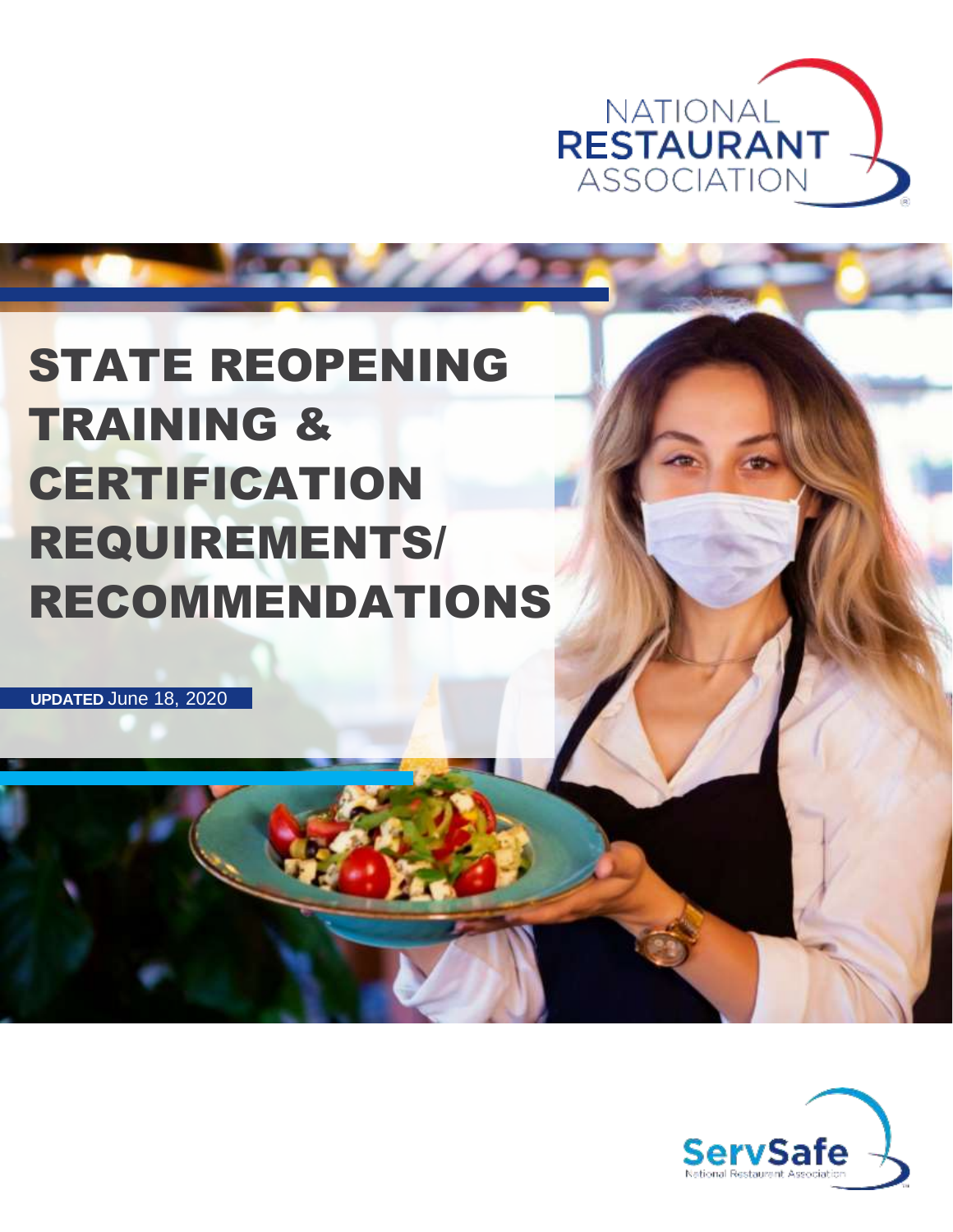DisclaimerofLiability: NationalRestaurantAssociationSolutionsprovidesinformationasabenefitandinfurtheranceofitseducationalpurposes.Allinformation is believed to be accurate at the time provided. No warranty of accuracy is given. All copying, reproduction, and retransmission of all or any portion of the informationisexpresslyprohibitedunless NationalRestaurantAssociationSolutionshasexpresslygranteditspriorwrittenconsent. NationalRestaurant Association Solutions expressly reserves all other rights. National Restaurant Association Solutions will not be held liable for any improper or incorrect use of the information provided or for any user's use of the information. In no event shall National Restaurant Association Solutions be liable for any direct, indirect, incidental, special, exemplary, or consequential damages however caused and on any theory of liability, whether in contract, strict liability, or tort (including negligence or otherwise) arising in any way out of the use of the information. This disclaimer of liability applies to any damages or injury under any cause of action. Informationmay contain technical inaccuracies or typographical errors. Changes may be periodically incorporated into the information and materials.

This document covers state training and certification requirements/recommendations for reopening with links (in blue) to reopening guidance.

|  | <b>STATE</b>    | <b>TRAINING/CERTIFICATION</b><br><b>REQUIREMENTS FOR REOPENING</b>                                                                                                                                                                                                                                                                                                                                            | <b>REOPENING</b><br><b>GUIDANCE</b>                                                                                                                                                                                                                                                                                              |
|--|-----------------|---------------------------------------------------------------------------------------------------------------------------------------------------------------------------------------------------------------------------------------------------------------------------------------------------------------------------------------------------------------------------------------------------------------|----------------------------------------------------------------------------------------------------------------------------------------------------------------------------------------------------------------------------------------------------------------------------------------------------------------------------------|
|  | <b>ALABAMA</b>  | Create a plan for and checklist of all surfaces<br>your staff and guests will come in contact with.<br>Train your staff on these surfaces and prepare<br>procedures for elevated cleaning and sanitizing<br>of these surfaces.                                                                                                                                                                                | <b>Alabama Safer</b><br>at Home Order<br>(15. Restaurants<br>and Bars)<br><b>Alabama Public Health</b><br><b>Guidance for</b><br><b>Restaurants and Bars</b>                                                                                                                                                                     |
|  | <b>ALASKA</b>   | Make sure your person-in-charge has an up-to-<br>date ServSafe Food Manager certification. The<br><b>Food and Drug Administration requires every</b><br>restaurant to have a person in charge on site<br>during open hours and directs that the person<br>in charge should have a food manager<br>certification.                                                                                              | <b>COVID-19 Reopening</b><br><b>Guidance</b><br><b>Mitigation Plan-</b><br><b>Restaurants</b><br><b>Mitigation Plan - Bars</b>                                                                                                                                                                                                   |
|  | <b>ARIZONA</b>  | Retraining staff for current food handling,<br>sanitation and understanding of the health<br>screening protocols.<br>Rehire and retrain staff to ensure:<br>• All employees have current food<br>handling training.<br>• All employees are trained on appropriate<br>cleaning and disinfection, hand hygiene, and<br>respiratory etiquette.<br>• All employees understand your health<br>screening protocols. | <b>Restaurant Guidance on</b><br><b>Reopening Dining Room</b><br><b>Operations</b>                                                                                                                                                                                                                                               |
|  | <b>ARKANSAS</b> | Not specified                                                                                                                                                                                                                                                                                                                                                                                                 | <b>Directive on Resuming</b><br><b>Restaurant Dine-in</b><br><b>Operations</b><br><b>Directive on Resuming</b><br><b>Bar or Club Operations</b><br><b>Directive on Resuming</b><br><b>Restaurant Dine-In</b><br><b>Operations - Phase 2</b><br><b>Directive on Resuming</b><br><b>Bar or Club Operations -</b><br><b>Phase 2</b> |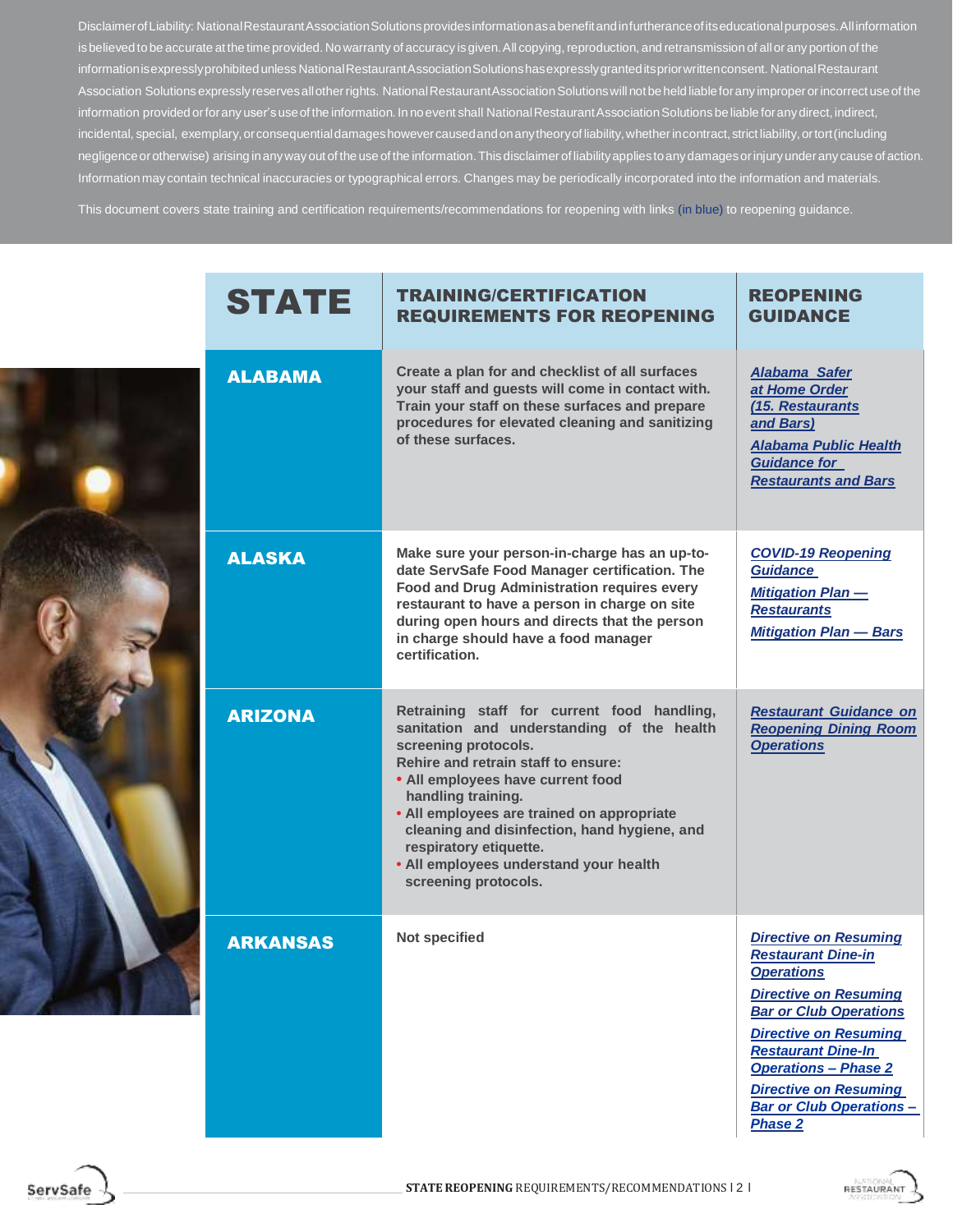|  | <b>STATE</b>       | <b>TRAINING/CERTIFICATION</b><br><b>REQUIREMENTS FOR REOPENING</b>                                                                                                                                                                                                                                                                                                                                                                                                                                                                                                                                                                                                                                                                                                                                                     | <b>REOPENING</b><br><b>GUIDANCE</b>                                                                                                                  |
|--|--------------------|------------------------------------------------------------------------------------------------------------------------------------------------------------------------------------------------------------------------------------------------------------------------------------------------------------------------------------------------------------------------------------------------------------------------------------------------------------------------------------------------------------------------------------------------------------------------------------------------------------------------------------------------------------------------------------------------------------------------------------------------------------------------------------------------------------------------|------------------------------------------------------------------------------------------------------------------------------------------------------|
|  | <b>CALIFORNIA</b>  | Establish a written, worksite-specific COVID-<br>19 prevention plan at every location,<br>perform a comprehensive risk assessment<br>of all work areas, and designate a person at<br>each establishment to implement the plan.<br>Train and communicate with employees and<br>employee representatives on the plan.                                                                                                                                                                                                                                                                                                                                                                                                                                                                                                    | <b>COVID-19 Industry</b><br><b>Guidance: Dine-in</b><br><b>Restaurants</b><br><b>General Checklist for</b><br><b>Dine-in Restaurants</b>             |
|  | <b>COLORADO</b>    | Provide guidance, training, and ongoing<br>training on maintaining 6 foot distancing<br>between employees to the greatest extent<br>possible in all areas of operation.                                                                                                                                                                                                                                                                                                                                                                                                                                                                                                                                                                                                                                                | <b>COVID-19 Guidance for</b><br><b>Restaurants and Food</b><br><b>Services</b>                                                                       |
|  | <b>CONNECTICUT</b> | Institute a training program and ensure<br>employee participation in the program prior<br>to reopening. The training shall include:<br>The rules contained in the reopening<br>$\bullet$<br>document.<br>Protocols on how to clean<br>$\bullet$<br>and use cleaning products<br>(including disinfectants)<br>safely.<br>Additional guidance can be found here.<br>$\bullet$<br>If any on-site duties are<br>$\bullet$<br>subcontracted, it is the employer's<br>responsibility to ensure sub-<br>contractors are appropriately trained.<br>The training shall be provided at no<br>$\bullet$<br>cost to the employee and during<br>working hours. The training materials<br>shall be presented in the language<br>and at the literacy level of the<br>employees. There shall also be weekly<br>refreshers on policies. | <b>Reopening Process-</b><br><b>Restaurants</b>                                                                                                      |
|  | <b>DELAWARE</b>    | Every restaurant is expected to have its own<br>reopening plan and must follow DPH guidance,<br>including employee health screening and return<br>to work criteria.                                                                                                                                                                                                                                                                                                                                                                                                                                                                                                                                                                                                                                                    | <b>Delaware Reopening</b><br><b>Guidance</b><br><b>Delaware Reopening</b><br><b>Phase 2</b><br><b>Requirements for</b><br><b>Food Establishments</b> |



ServSafe

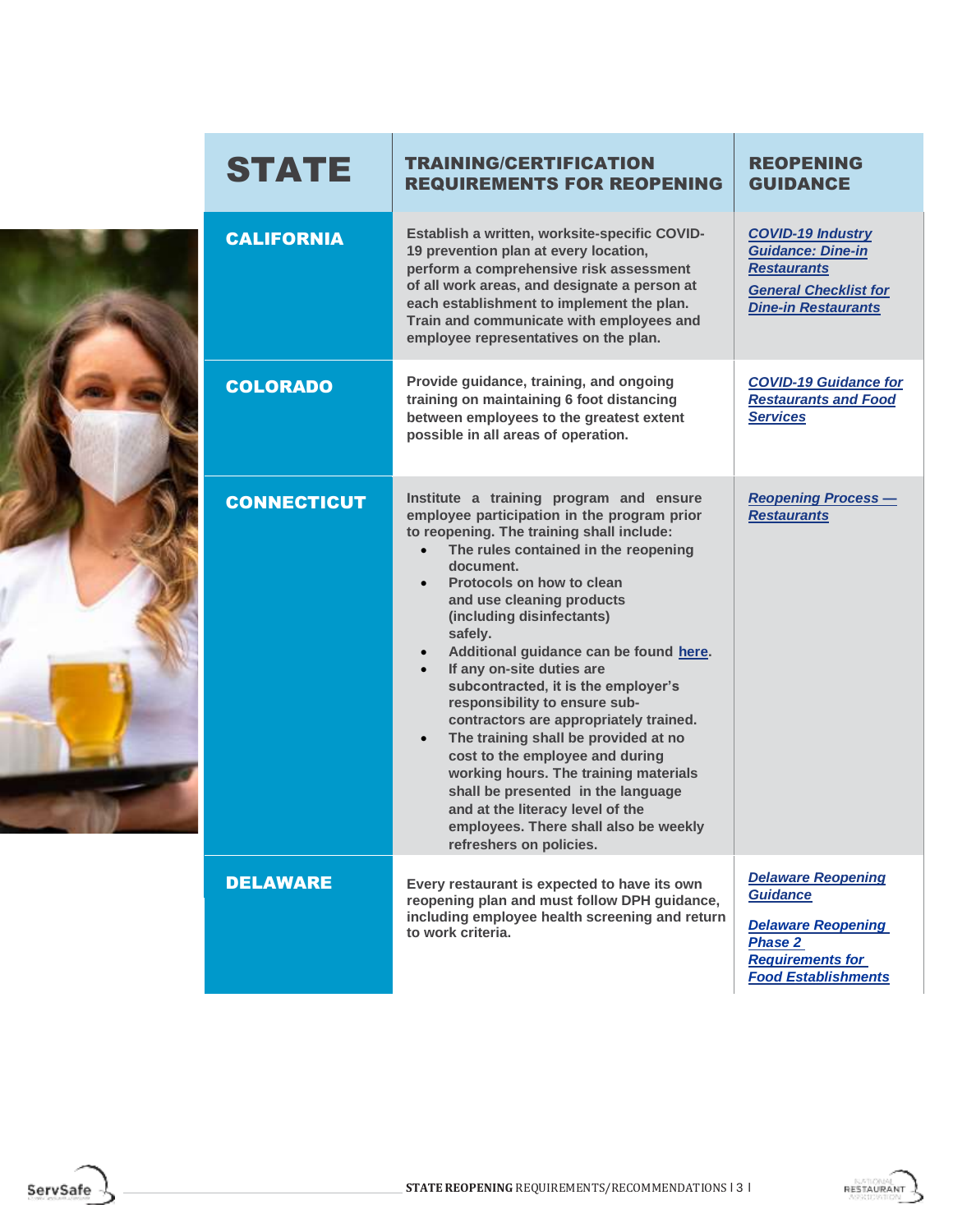

## STATE TRAINING/CERTIFICATION REQUIREMENTS FOR REOPENING REOPENING GUIDANCE DISTRICT OF **COLUMBIA Employees should be educated about the signs and symptoms of COVID-19 and basic prevention measures. For more information, see coronavirus.dc.gov All food contact surfaces must be cleaned and sanitized at least every 2 hours. Cleaning procedures throughout the restaurant must be developed in advance of opening and shared with employees so that they can be properly trained.** *[Phase 1 Reopening](https://coronavirus.dc.gov/sites/default/files/dc/sites/coronavirus/page_content/attachments/COVID-19_DC_Health_Guidance_Restaurants_Phase_1_Reopening_05252020_FINAL.pdf) [Guidance](https://coronavirus.dc.gov/sites/default/files/dc/sites/coronavirus/page_content/attachments/COVID-19_DC_Health_Guidance_Restaurants_Phase_1_Reopening_05252020_FINAL.pdf)* FLORIDA **Ensure ServSafe certifications of persons in charge are current; ensure employees' Florida-mandated food handler training is up to date..** *[Executive Order](https://www.flgov.com/wp-content/uploads/orders/2020/EO_20-123.pdf) [20-123](https://www.flgov.com/wp-content/uploads/orders/2020/EO_20-123.pdf)* **GEORGIA** Ensure Food Safety Manager certification of the **person in charge is up to date; provide food handler training to refresh employees.** *[COVID-19 Guidance](https://dph.georgia.gov/document/document/covid-19-guidance-restaurants-dining-room-seating/download) [for Restaurants with](https://dph.georgia.gov/document/document/covid-19-guidance-restaurants-dining-room-seating/download) [Dining Room Seating](https://dph.georgia.gov/document/document/covid-19-guidance-restaurants-dining-room-seating/download)* HAWAII **Employers need to maintain food protection manager certification or food handler's certificate as required by the State of Hawaii. ServSafe Manager and ServSafe Food Handler are approved programs.** *[COVID-19](https://hawaiirestaurant.org/wp-content/uploads/2020/05/COVID19-Reopening-Guidance-HRA-NRA-04-29-20_-002.pdf) [Reopening](https://hawaiirestaurant.org/wp-content/uploads/2020/05/COVID19-Reopening-Guidance-HRA-NRA-04-29-20_-002.pdf) [Guidance](https://hawaiirestaurant.org/wp-content/uploads/2020/05/COVID19-Reopening-Guidance-HRA-NRA-04-29-20_-002.pdf)* **IDAHO Establish protocols to reduce the risk of spreading the COVID-19 virus by training employees on cleaning and disinfecting procedures, and protective measures. Update employee illness policy and provide COVID-19 staff training.** *[Stage 2: Protocols](https://rebound.idaho.gov/wp-content/uploads/2020/05/stage2-protocols-restaurants.pdf) [for Restaurants](https://rebound.idaho.gov/wp-content/uploads/2020/05/stage2-protocols-restaurants.pdf)* ILLINOIS **All employees should complete health and safety training related to COVID-19 when initially returning to work. Resources to design a training program are posted on the DCEO (Department of Commerce and Economic Opportunity) Restore Illinois guidelines website.** *[Restore Illinois](https://coronavirus.illinois.gov/sfc/servlet.shepherd/document/download/069t000000BadS0AAJ?operationContext=S1) [Reopening Plan](https://coronavirus.illinois.gov/sfc/servlet.shepherd/document/download/069t000000BadS0AAJ?operationContext=S1) [Restaurants and](https://dceocovid19resources.com/assets/Restore-Illinois/businessguidelines3/restaurantbars.pdf) [Bars for Outdoor](https://dceocovid19resources.com/assets/Restore-Illinois/businessguidelines3/restaurantbars.pdf) [Dining Guidelines](https://dceocovid19resources.com/assets/Restore-Illinois/businessguidelines3/restaurantbars.pdf)*



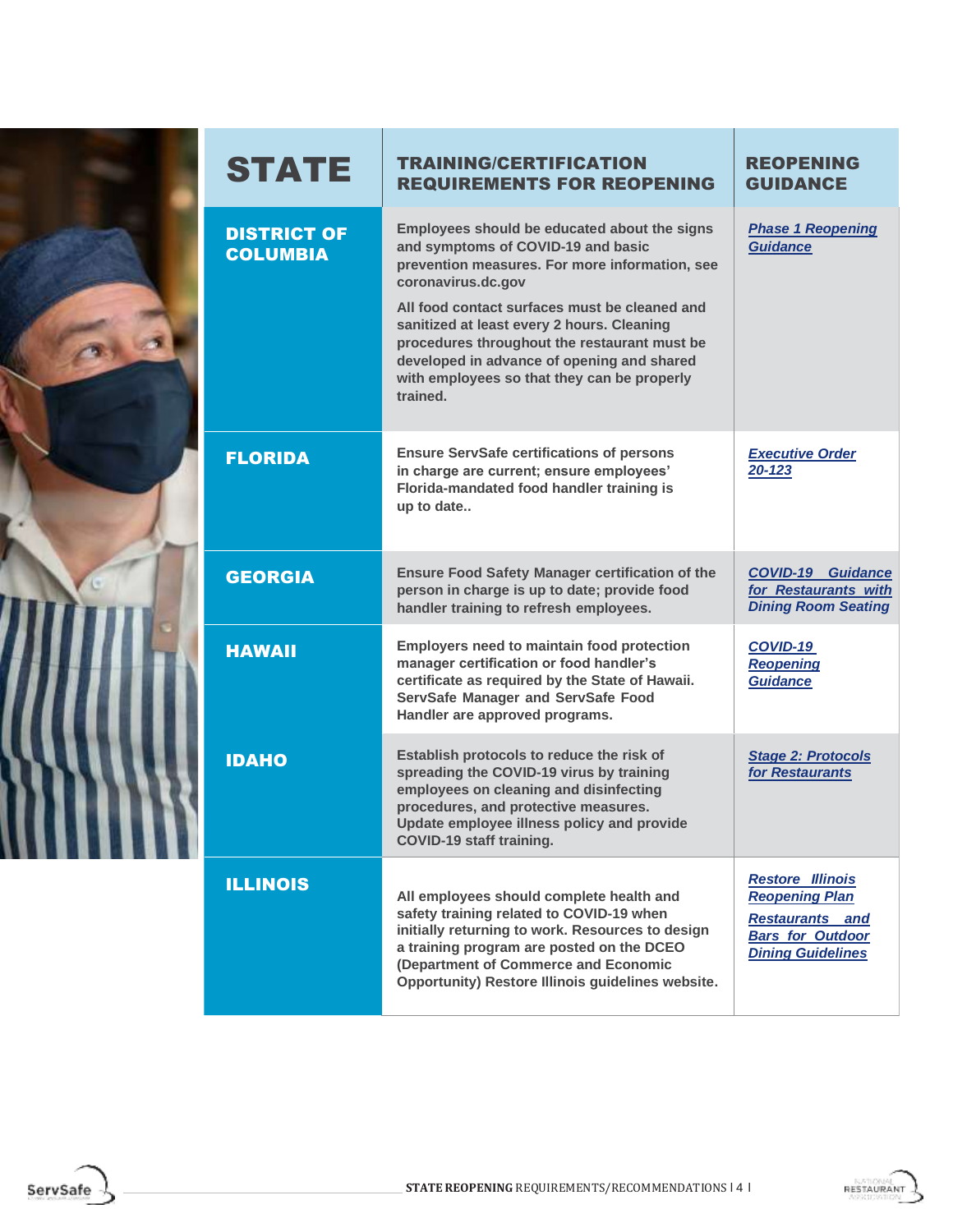| STATE            | <b>TRAINING/CERTIFICATION</b><br><b>REQUIREMENTS FOR REOPENING</b>                                                                                                                                                                                                                                                                                                                                                                              | <b>REOPENING</b><br><b>GUIDANCE</b>                                                                                                                                                      |
|------------------|-------------------------------------------------------------------------------------------------------------------------------------------------------------------------------------------------------------------------------------------------------------------------------------------------------------------------------------------------------------------------------------------------------------------------------------------------|------------------------------------------------------------------------------------------------------------------------------------------------------------------------------------------|
| <b>INDIANA</b>   | From Hoosier Hospitality Promise: Restaurants<br>and other foodservice establishments should<br>have the designated manager on duty complete<br>the COVID-19 Hospitality Training Program and<br>the manager should also have employees<br>complete the program.<br>Provide food handling refresher training to all<br>employees                                                                                                                | <b>Roadmap to Reopen</b><br>Indiana (10.<br><b>Restaurants)</b>                                                                                                                          |
| <b>IOWA</b>      | Enhance employee safety training,<br>emphasizing employee health,<br>handwashing, and personal hygiene<br>practices.                                                                                                                                                                                                                                                                                                                            | <b>State of Iowa Public</b><br><b>Health Proclamation</b><br><b>Iowa Reopening</b><br><b>Requirements</b>                                                                                |
| <b>KANSAS</b>    | <b>Not specified</b>                                                                                                                                                                                                                                                                                                                                                                                                                            | <b>COVID-19 Guidance:</b><br><b>Reopening</b><br><b>Food Service</b><br><b>Establishments</b>                                                                                            |
| <b>KENTUCKY</b>  | Restaurants should ensure employees are<br>informed that they may identify and<br>communicate potential improvements and/or<br>concerns in order to reduce potential risk of<br>exposure at the workplace. All education and<br>training must be communicated in the<br>language best under- stood by the individual<br>receiving the education and training.                                                                                   | <b>Healthy at Work</b><br><b>Requirements for</b><br><b>Restaurants</b>                                                                                                                  |
| <b>LOUISIANA</b> | <b>Not specified</b>                                                                                                                                                                                                                                                                                                                                                                                                                            | <b>State of Louisiana -</b><br><b>Phase One Order</b><br><b>State of Louisiana</b><br><b>Phase Two: Roadmap</b><br>to a Resilient<br><b>Louisiana Safer at</b><br><b>Home Guidelines</b> |
| <b>MAINE</b>     | Provide employee training for:<br>• Physical distancing guidelines and<br>expectations<br>• Monitoring physical health<br>• Proper wear, removal disposal of Personal<br><b>Protection Equipment (PPE)</b><br>• Laundering of face coverings and uniforms<br>• Cleaning protocols<br>. How to monitor personal health and body<br>temperature at home<br>• Cleaning protocols, including how to safely<br>and effectively use cleaning supplies | <b>Restaurant Checklist</b>                                                                                                                                                              |

ServSafe

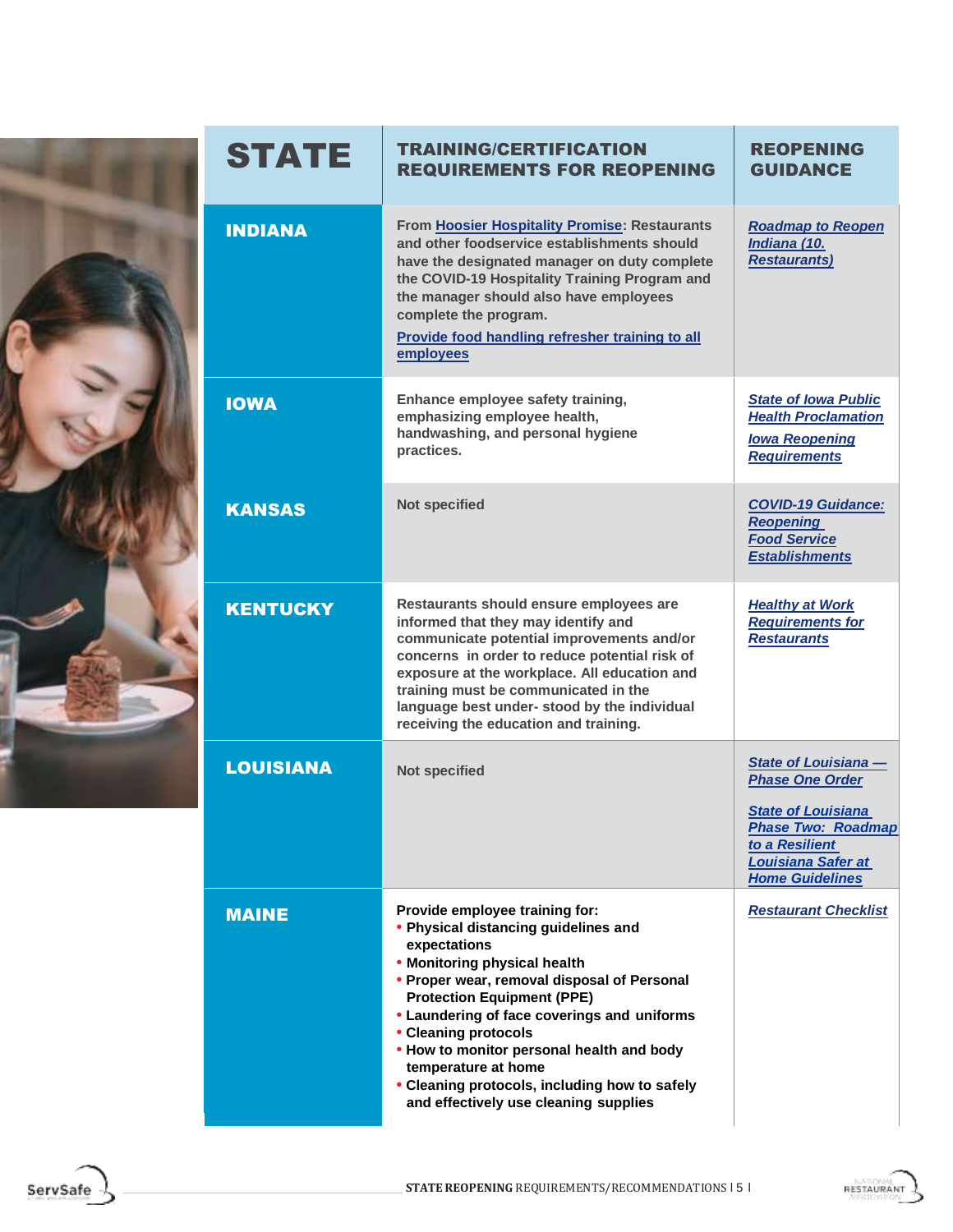|  | <b>STATE</b>         | <b>TRAINING/CERTIFICATION</b><br><b>REQUIREMENTS FOR REOPENING</b>                                                                                                                                                                                                                                                                                                                                                                                                                                                                                                                                                                                                                                                                                     | <b>REOPENING</b><br><b>GUIDANCE</b>                                                                                                                                                                                                                                                                                                            |
|--|----------------------|--------------------------------------------------------------------------------------------------------------------------------------------------------------------------------------------------------------------------------------------------------------------------------------------------------------------------------------------------------------------------------------------------------------------------------------------------------------------------------------------------------------------------------------------------------------------------------------------------------------------------------------------------------------------------------------------------------------------------------------------------------|------------------------------------------------------------------------------------------------------------------------------------------------------------------------------------------------------------------------------------------------------------------------------------------------------------------------------------------------|
|  | <b>MARYLAND</b>      | Any food handler certificate and food man-<br>ager certification that expires during the<br>state of emergency will still be valid. Food<br>handlers and managers will have 30 days<br>from the date the state of emergency is<br>rescinded to renew their certificates and/or<br>certifications.                                                                                                                                                                                                                                                                                                                                                                                                                                                      | <b>Maryland Strong</b><br><b>Roadmap to</b><br><b>Recovery</b><br><b>Maryland Reopening</b><br><b>Best Practices and</b><br><b>Guidelines for</b><br><b>Restaurants and</b><br><b>Bars</b><br><b>Maryland</b><br><b>Department of</b><br><b>Health Directive and</b><br><b>Order Regarding</b><br><b>Food Service</b><br><b>Establishments</b> |
|  | <b>MASSACHUSETTS</b> | Provide training to workers on up-to-date safety<br>information and precautions including hygiene<br>and other measures aimed at reducing disease<br>transmission, including:<br>Social distancing, handwashing, and<br>requirement and proper use of face<br>coverings<br>Modifying practices for serving in order<br>$\bullet$<br>to minimize time spent within 6 feet of<br>customers<br>Self-screening at home, including<br>$\bullet$<br>temperature or symptom checks<br>Reinforcing that staff may not come to<br>work if sick<br>When to seek medical attention if<br>symptoms become severe<br>Which underlying health conditions<br>may make individuals more susceptible<br>to contracting and suffering from a<br>severe case of the virus | <b>Reopening</b><br><b>Massachusetts</b><br><b>Massachusetts</b><br><b>Safety Standards</b><br>and Checklist-<br><b>Restaurants</b>                                                                                                                                                                                                            |
|  | <b>MICHIGAN</b>      | Create a COVID-19 Response Team and<br>employee training document ready by June<br>1, 2020, or within 2 weeks of resuming in-<br>person activities, whichever is later.<br>• A business or operation's plans must<br>be readily available to employees, labor<br>unions, and customers.<br>. The plans need to be accessed via website,<br>internal network, or hard copy.<br>• COVID-19 employee training document must<br>include a step on how to report<br>unsafe working conditions.                                                                                                                                                                                                                                                              | <b>Executive Order</b><br>2020-92 (Applies to<br><b>Restaurants or Bars</b><br>in Regions 6 and 8)                                                                                                                                                                                                                                             |

RESTAURANT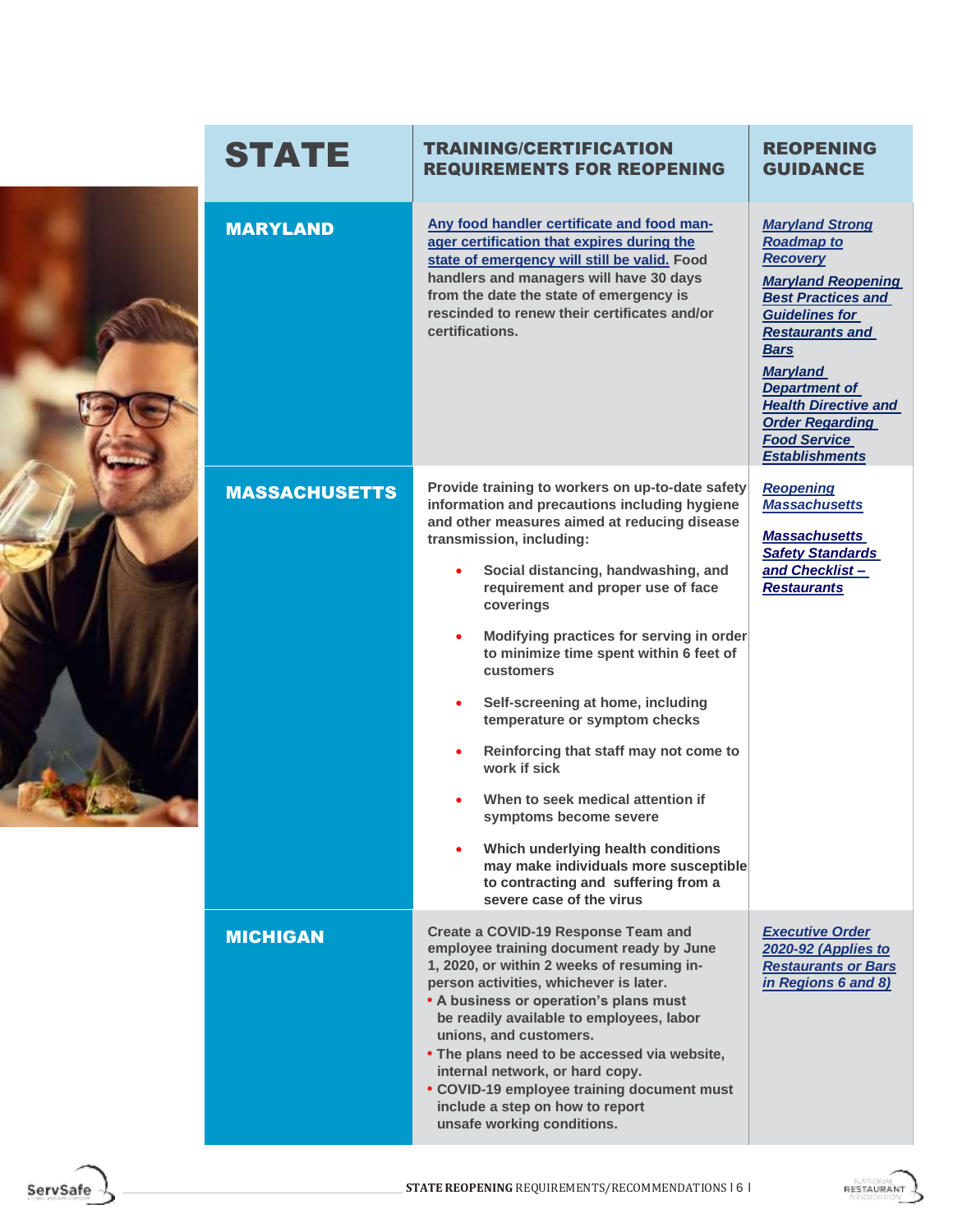| <b>STATE</b>       | <b>TRAINING/CERTIFICATION</b><br><b>REQUIREMENTS FOR REOPENING</b>                                                                                                                                                                                                                                                                                                               | <b>REOPENING</b><br><b>GUIDANCE</b>                                                                                              |
|--------------------|----------------------------------------------------------------------------------------------------------------------------------------------------------------------------------------------------------------------------------------------------------------------------------------------------------------------------------------------------------------------------------|----------------------------------------------------------------------------------------------------------------------------------|
| <b>MINNESOTA</b>   | <b>Certified Food Protection Managers with</b><br>State of Minnesota certificates expiring be-<br>tween March 17, 2020, and June 30, 2020,<br>will be granted a six-month grace period to<br>complete their four (4) contact hours of<br>approved continuing education. Renewal<br>applications remain due within six months<br>of the expiration date of the state certificate. | <b>Industry Guidance</b><br>for Safely<br><b>Reopening:</b><br><b>Restaurants and</b><br><b>Bars</b>                             |
| <b>MISSISSIPPI</b> | All employees shall be provided training<br>regarding minimizing the spread of COVID-<br>19, including the importance of frequent<br>hand washing and personal hygiene, proper<br>sanitation, cough and sneeze etiquette, use<br>of PPE, and safe food handling procedures.                                                                                                      | <b>Executive Order No.</b><br>1478                                                                                               |
| <b>MISSOURI</b>    | <b>Not Specified</b>                                                                                                                                                                                                                                                                                                                                                             | <b>Show Me Strong</b><br><b>Recovery Order</b><br><b>MRA Reopening</b><br><b>Guidance</b>                                        |
| <b>MONTANA</b>     | <b>COVID-19 related training may include:</b><br>1. A review of the establishment facility plan;<br>2. The employee health policy; and<br>3. The ServSafe Takeout and Delivery<br><b>COVID-19 Precautions training.</b>                                                                                                                                                          | <b>Montana Reopening</b><br><b>Guidance</b><br><b>Health department</b><br>reopening guidance<br>COVID-19<br><b>Training Log</b> |

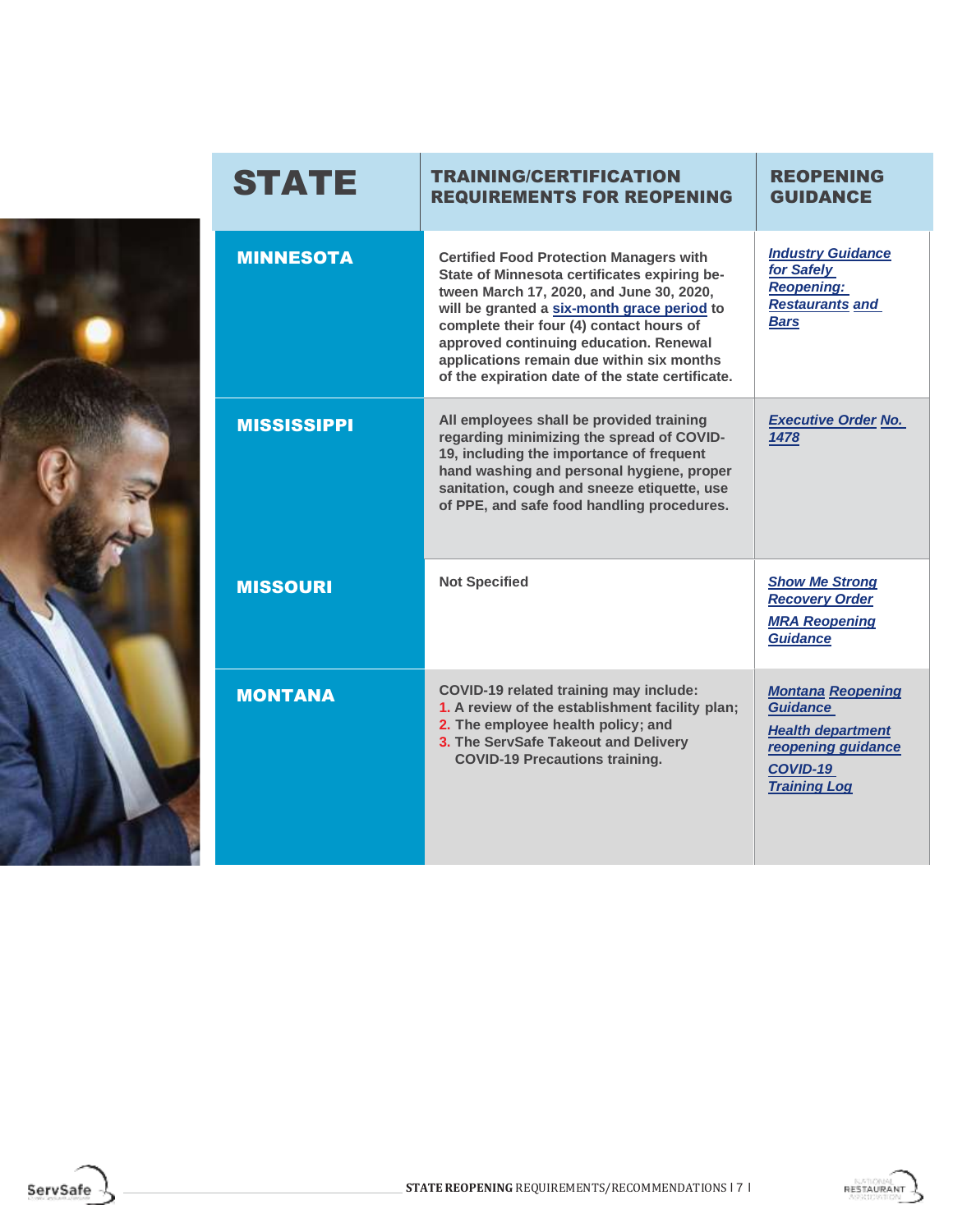

## STATE TRAINING/CERTIFICATION REQUIREMENTS FOR REOPENING

| <b>NEBRASKA</b> | Restaurants are asked to adhere to the following<br>guidelines developed by the Division of Public<br>Health and the Nebraska Restaurant Association.<br>• Ensure proper training for food employees with<br>new or altered duties and that they apply the<br>training according to established procedures.<br>• Enhance employee safety training, emphasizing<br>hygiene etiquette (avoid touching your eyes,<br>nose, and mouth), and proper hand hygiene<br>including washing hands for at least 20<br>seconds, especially after going to the bathroom,<br>before eating, and after any sneezing or<br>coughing, or after touching high touch surfaces<br>(e.g., door handles, chairs, and tables).                                                                                                                                                                                                                                                                                                                                                                                                                        | <b>Nebraska</b><br><b>Restaurant</b><br><b>In-Room</b><br><b>Dining</b><br><b>Reopening Guide-</b><br><b>lines</b> |
|-----------------|-------------------------------------------------------------------------------------------------------------------------------------------------------------------------------------------------------------------------------------------------------------------------------------------------------------------------------------------------------------------------------------------------------------------------------------------------------------------------------------------------------------------------------------------------------------------------------------------------------------------------------------------------------------------------------------------------------------------------------------------------------------------------------------------------------------------------------------------------------------------------------------------------------------------------------------------------------------------------------------------------------------------------------------------------------------------------------------------------------------------------------|--------------------------------------------------------------------------------------------------------------------|
| <b>NEVADA</b>   | <b>Food Handler Safety Training Cards (Health</b><br>Cards) that have expired since the program<br>closed in March 2020 will be considered valid<br>until the end of the year; employees with expired<br>cards can be allowed to work. No additional late<br>fees will be applied for renewing expired cards<br>through December 31. First-time Food Handler<br>Safety Training Card applicants will have 90 days<br>from the date the program reopens to obtain their<br>Food Handler Safety Training Card.<br>Train staff on the new operational plan and the<br>increased precautions in place to reduce the<br>spread of the virus that causes COVID-19. Explain<br>the plans to use social distancing, what types and<br>how to use PPE, proper use of chemicals, and<br>the difference between cleaning, sanitizing, and<br>disinfecting. Create an Employee Illness Policy<br>if the facility does not have one in place. Explain<br>to employees that anyone who appears to have<br>symptoms upon arrival at work or who becomes<br>sick during the shift will immediately be sent<br>home as recommended by the CDC. | <b>Planning</b><br><b>Guide for Food</b><br><b>Establishments</b>                                                  |

ServSafe



REOPENING **GUIDANCE**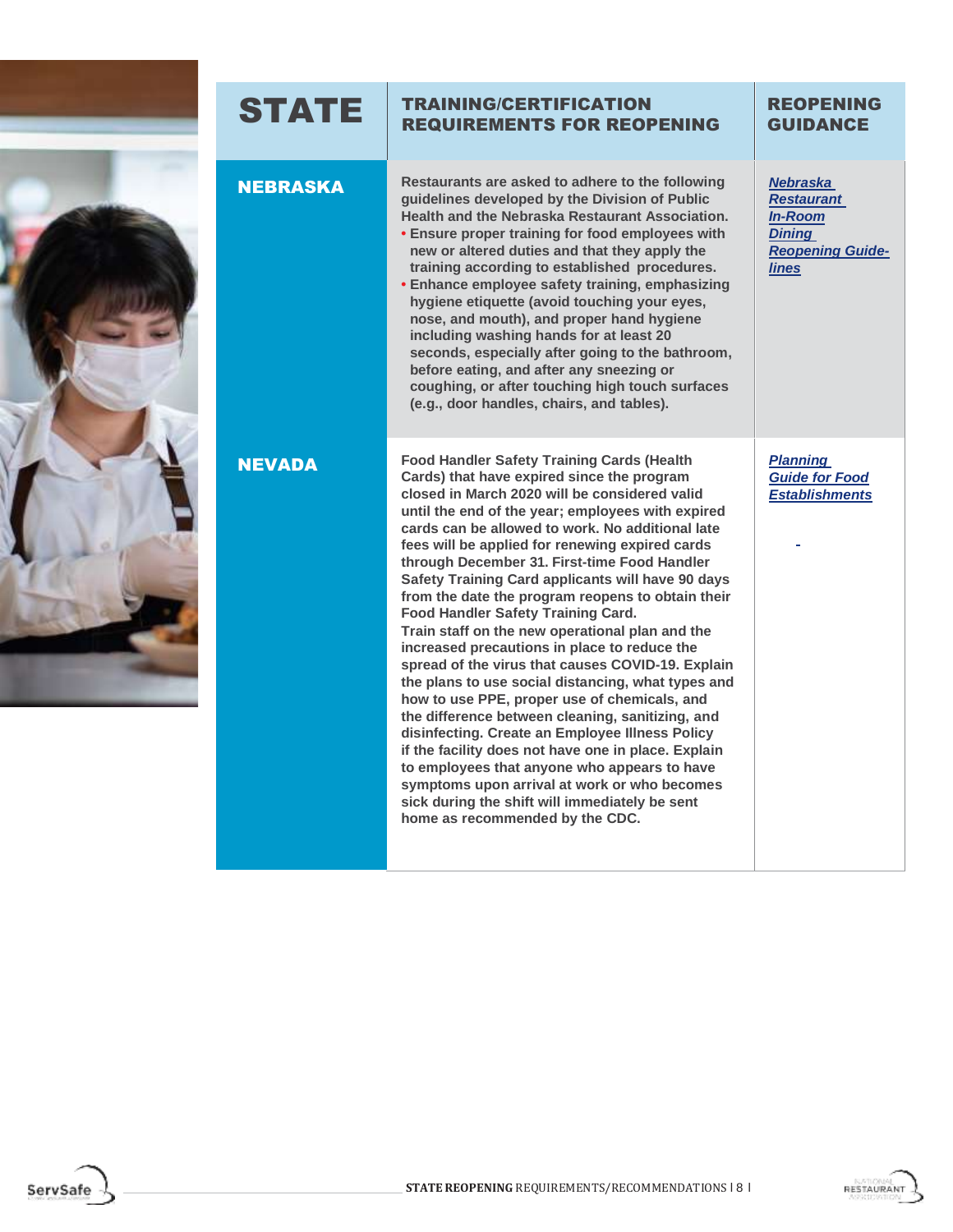|  | <b>STATE</b>                    | <b>TRAINING/CERTIFICATION</b><br><b>REQUIREMENTS FOR REOPENING</b>                                                                                                                                                                                                                                                                                                                                                                                                                                                                                                                                                                                                                                                                                                                                                                                                                                                                                   | <b>REOPENING</b><br><b>GUIDANCE</b>                                                                                                                                                                                                                                                                                               |
|--|---------------------------------|------------------------------------------------------------------------------------------------------------------------------------------------------------------------------------------------------------------------------------------------------------------------------------------------------------------------------------------------------------------------------------------------------------------------------------------------------------------------------------------------------------------------------------------------------------------------------------------------------------------------------------------------------------------------------------------------------------------------------------------------------------------------------------------------------------------------------------------------------------------------------------------------------------------------------------------------------|-----------------------------------------------------------------------------------------------------------------------------------------------------------------------------------------------------------------------------------------------------------------------------------------------------------------------------------|
|  | <b>NEW</b><br><b>HAMPSHIRE</b>  | <b>Food Service Industry Employee Protection:</b><br>• Provide ServSafe COVID-19 training or its<br>equivalent as soon as possible to all employees<br>. Follow Universal Guidelines for All New<br><b>Hampshire Employers and Employees.</b><br>• Train all employees on the importance of<br>frequent hand washing and the use of hand<br>sanitizers with at least 60% alcohol content.                                                                                                                                                                                                                                                                                                                                                                                                                                                                                                                                                            | <b>Restaurant COVID-19</b><br><b>Reopening Guidance</b>                                                                                                                                                                                                                                                                           |
|  | <b>NEW</b><br><b>JERSEY</b>     | <b>Staff Safety Guidelines:</b><br>. At least one manager per shift certified in ServSafe<br>Manager.<br>• Mandate that all staff members to be certified in food<br>handler.<br>• Train all employees on the importance of frequent hand<br>washing, the use of hand sanitizers with at least 60%<br>alcohol content and give them clear instruction to avoid<br>touching hands to face.                                                                                                                                                                                                                                                                                                                                                                                                                                                                                                                                                            | <b>New Jersey</b><br><b>Restaurant and</b><br><b>Hospitality</b><br><b>Association Safe</b><br><b>Dining Reopening</b><br><b>Plan</b>                                                                                                                                                                                             |
|  | <b>NEW</b><br><b>MEXICO</b>     | Train all employees on daily cleaning and<br>disinfecting protocol, hygiene and respiratory<br>etiquette (e.g., covering coughs).                                                                                                                                                                                                                                                                                                                                                                                                                                                                                                                                                                                                                                                                                                                                                                                                                    | <b>COVID-Safe Practices</b><br>for Individuals and<br><b>Employers</b>                                                                                                                                                                                                                                                            |
|  | <b>NEW YORK</b>                 | Train employees on how to don, doff, clean and discard<br>PPE. Employees will also need to complete pre-return<br>checks and assessments of kitchen systems to ensure<br>a healthy and safe environment.                                                                                                                                                                                                                                                                                                                                                                                                                                                                                                                                                                                                                                                                                                                                             | <b>Restaurants/</b><br><b>Food Services</b><br><b>Currently in Phase 1 or</b><br>2, dependent on region.<br><b>Restaurants are not</b><br>included until Phase 3.<br><b>Reopening Guidance</b>                                                                                                                                    |
|  | <b>NORTH</b><br><b>CAROLINA</b> | . Immediately effective, May 27, 2020, and until<br>this memorandum is rescinded or replaced,<br>establishments with a Person in Charge (PIC)<br>present with a CFPM certificate that has<br>expired since March 1, 2020, should be<br>marked OUT and assessed zero (0) points on<br>the inspection form. This does not absolve the<br>permit holder's responsibility to have a PIC<br>present per Section 2-101.11 during routine<br>operations, nor does it absolve them from<br>maintaining their PIC duties per Section 2-<br>103.11 of the NC Food Code Manual.<br>. Noncompliance with these Sections shall be<br>assessed per the NC Food Code Manual marking<br>instructions and 15A NCAC 18A .2661(e).<br>• Provide education to employees on how to<br>properly wear, remove, and wash or dispose of<br>face coverings.<br>• Provide workers with education about COVID-19<br>strategies, using methods like videos, webinars, or<br>FAQs. | <b>COVID-19 Guidance</b><br>for Food<br><b>Establishments</b><br>(undergoing revisions)<br><b>NC Interim Guidance</b><br>for Restaurants<br><b>Guidance on Best</b><br><b>Practices for</b><br><b>Restaurant and</b><br><b>Foodservice</b><br><b>Operators</b><br><b>NC DHHS COVID-19</b><br><b>Materials &amp;</b><br>Resources. |



F

V

Ÿ.

i.

RESTAURANT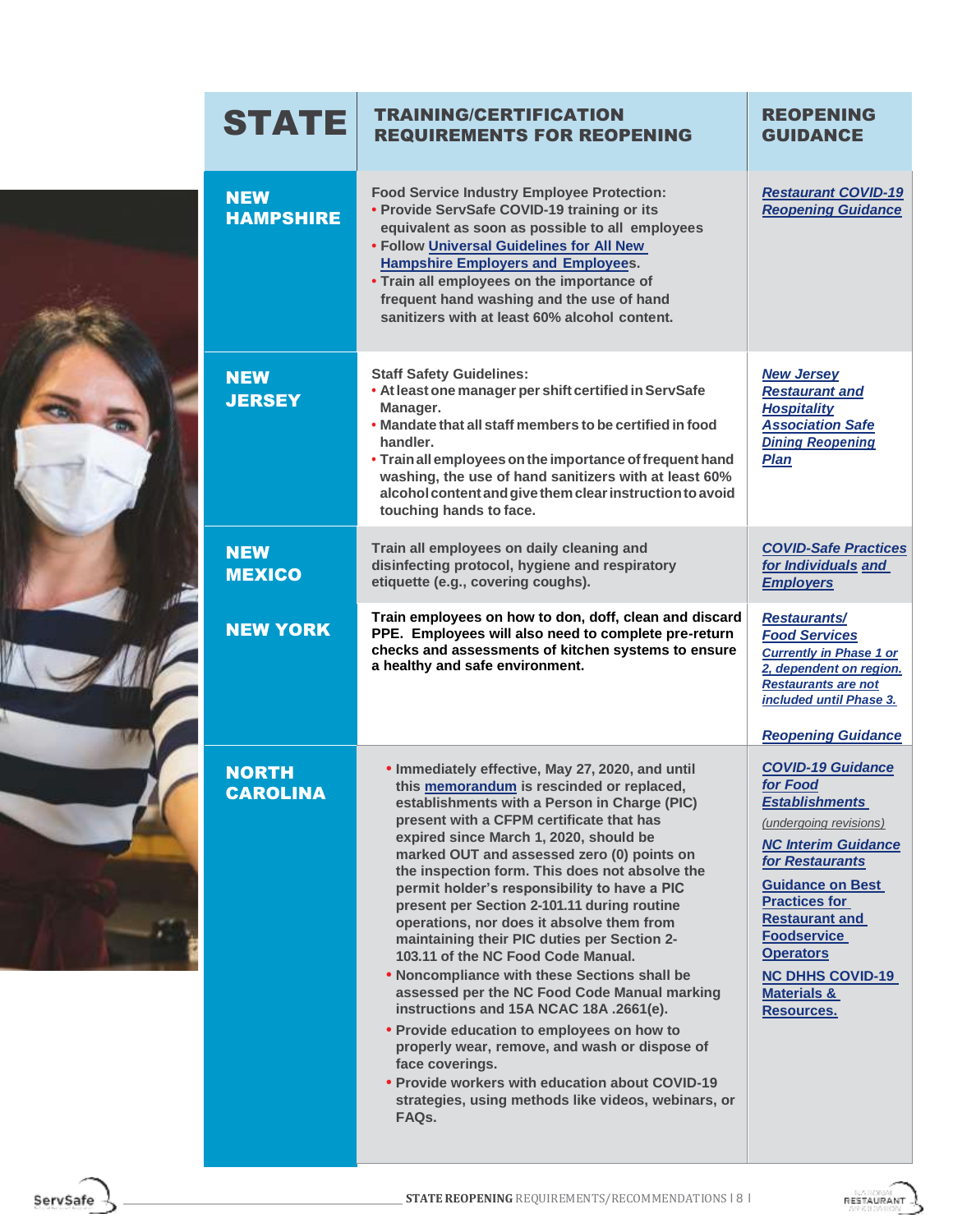|                 | <b>STATE</b>                  | <b>TRAINING/CERTIFICATION</b><br><b>REQUIREMENTS FOR REOPENING</b>                                                                                                                                                                                                                                                                                                                                                                                                                                                                                                                                                                                                                                                                                                                                                                                                                          | <b>REOPENING</b><br><b>GUIDANCE</b>                                                                                                                                                                                                 |
|-----------------|-------------------------------|---------------------------------------------------------------------------------------------------------------------------------------------------------------------------------------------------------------------------------------------------------------------------------------------------------------------------------------------------------------------------------------------------------------------------------------------------------------------------------------------------------------------------------------------------------------------------------------------------------------------------------------------------------------------------------------------------------------------------------------------------------------------------------------------------------------------------------------------------------------------------------------------|-------------------------------------------------------------------------------------------------------------------------------------------------------------------------------------------------------------------------------------|
| <b>THE HOLD</b> | <b>NORTH</b><br><b>DAKOTA</b> | All business must complete the Workplace<br>Assessment Tool for COVID-19 North Dakota<br><b>Workplace Self-Assessment</b>                                                                                                                                                                                                                                                                                                                                                                                                                                                                                                                                                                                                                                                                                                                                                                   | <b>North Dakota</b><br><b>Restaurant Standards</b>                                                                                                                                                                                  |
|                 | <b>OHIO</b>                   | <b>MANDATORY</b><br>Provide ServSafe, or other approved COVID-19<br>education as soon as possible. Add COVID-19<br>symptoms to the current standard Health<br>Agreement required by the food safety code.<br>Comply with person in charge certification<br>requirements and manager certification<br>requirements as set forth in OAC 3701-21-25 and<br>OAC 3717-1-02.4 as applicable.<br><b>RECOMMENDED</b><br>Educate on proper use, disposal, and<br>maintenance of face coverings. Enhance<br>education on proper use of gloves, per code.<br>Reinforce education per current food safety code<br>about when to wash hands. Post health department<br>hand washing posters at sinks and stations. Set<br>times for periodic hand washing.<br>Continue to emphasize employee education and<br>compliance with hand washing, glove use,<br>employee health, and food handler<br>training. | <b>Responsible Restart</b><br>Ohio<br><b>Restaurants and</b><br><u>Bars</u>                                                                                                                                                         |
|                 | <b>OKLAHOMA</b>               | <b>Restaurants and Food Establishments:</b><br><b>· Employers should cross-train personnel to</b><br>perform essential functions so that the work<br>place is able to operate even if key staff<br>members are absent.<br><b>Bars and Drinking Establishments:</b><br>• Prior to reopening, retrain employees on best<br>practices to avoid contamination.                                                                                                                                                                                                                                                                                                                                                                                                                                                                                                                                  | <b>Full Service and</b><br><b>Quick Service</b><br><b>Restaurants</b><br><b>Bars, Taverns,</b><br><b>Nightclubs and</b><br><b>Other Drinking</b><br><b>Establishments</b><br><b>Primarily Serving</b><br><b>Alcoholic Beverages</b> |
|                 | <b>OREGON</b>                 | <b>Review and implement Mask and Face Covering</b><br><b>Guidance for Business, Transit and the Public.</b>                                                                                                                                                                                                                                                                                                                                                                                                                                                                                                                                                                                                                                                                                                                                                                                 | <b>Phase One Reopening</b><br><b>Guidance</b><br><b>Restaurants/Bars/Bre</b><br>weries/ Tasting<br><b>Rooms/Distilleries</b><br><b>Oregon General</b><br><b>Guidance</b>                                                            |
|                 | <b>PENNSYLVANIA</b>           | Train all employees on the importance<br>and expectation of increased frequency of hand<br>washing, the use of hand sanitizer with at least<br>60% alcohol, and provide clear instructions to<br>avoid touching hands to face.                                                                                                                                                                                                                                                                                                                                                                                                                                                                                                                                                                                                                                                              | <b>Guidance for</b><br><b>Businesses in the</b><br><b>Restaurant Industry</b>                                                                                                                                                       |
| ServSafe        |                               | STATE REOPENING REQUIREMENTS/RECOMMENDATIONS   9                                                                                                                                                                                                                                                                                                                                                                                                                                                                                                                                                                                                                                                                                                                                                                                                                                            | RESTAURAN                                                                                                                                                                                                                           |

V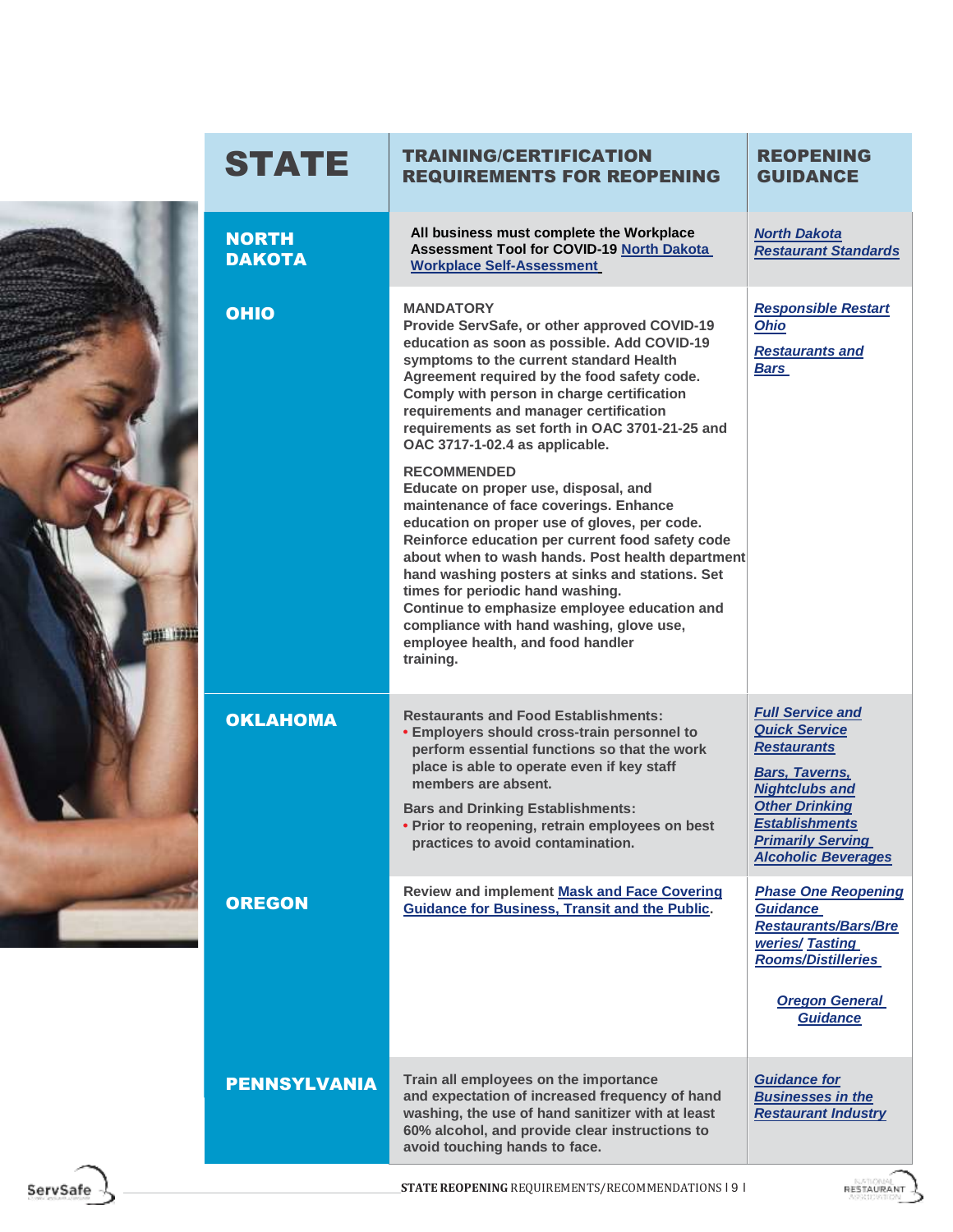| <b>STATE</b>                    | <b>TRAINING/CERTIFICATION</b><br><b>REQUIREMENTS FOR REOPENING</b>                                                                                                                                                                                                                                                                                                                                                                                                                                                                                                                                                                                                                                                                                                                                                                                                                                                                                                                                                                                                                                                                                      | <b>REOPENING</b><br><b>GUIDANCE</b>                                                                                                                                          |
|---------------------------------|---------------------------------------------------------------------------------------------------------------------------------------------------------------------------------------------------------------------------------------------------------------------------------------------------------------------------------------------------------------------------------------------------------------------------------------------------------------------------------------------------------------------------------------------------------------------------------------------------------------------------------------------------------------------------------------------------------------------------------------------------------------------------------------------------------------------------------------------------------------------------------------------------------------------------------------------------------------------------------------------------------------------------------------------------------------------------------------------------------------------------------------------------------|------------------------------------------------------------------------------------------------------------------------------------------------------------------------------|
| <b>PUERTO</b><br><b>RICO</b>    | Educate employees about the nature of<br>pandemics.                                                                                                                                                                                                                                                                                                                                                                                                                                                                                                                                                                                                                                                                                                                                                                                                                                                                                                                                                                                                                                                                                                     | <b>Recommendations in</b><br>the Workplace<br><b>Executive order -</b><br><b>Spanish version</b>                                                                             |
| <b>RHODE</b><br><b>ISLAND</b>   | Establishments must designate an employee to<br>implement and monitor for compliance with social<br>distancing measures, sanitization, and other standards<br>included in this guidance. This employee may be the<br>Food Safety Manager; however, establishments may<br>designate an alternative employee.<br>Establishments should institute employee-training<br>programs on these standards.                                                                                                                                                                                                                                                                                                                                                                                                                                                                                                                                                                                                                                                                                                                                                        | <b>Phase One</b><br><b>Guidelines for</b><br><b>Restaurants</b><br><b>Phase One Guidance:</b><br><b>Outdoor Dining</b><br><b>Phase Two Guidance:</b><br><b>Indoor Dining</b> |
| <b>SOUTH</b><br><b>CAROLINA</b> | Continue and enhance employee safety training,<br>highly emphasizing proper hand washing and<br>hygiene etiquette.<br>Encourage restaurants to bring in staff at least one<br>week prior to opening for training, cleaning, building<br>inventory, etc.<br>All restaurants are required to meet the minimum<br>education and training standards outlined in DHEC<br>Regulation 61-25. At least one employee with the<br>authority to direct and control food preparation and<br>service shall be a food protection manager who has<br>been certified by an accredited program. Only<br><b>Conference for Food Protection ANSI-certified Food</b><br>Protection Manager courses meet the requirements of<br>$2 - 102.20$ .<br>All restaurants are encouraged to have their<br>employees complete the DHEC-approved Food<br>Handler training and all managers earn their<br><b>Conference for Food Protection ANSI certified Food</b><br><b>Protection Manager certification.</b><br>For those operations with carry out and delivery<br>service, have employees take the Free ServSafe<br><b>COVID-19 training for carryout and delivery</b><br>service. | <b>South Carolina -</b><br><b>Opening Restaurants</b><br><b>Phase One</b><br><b>Recommendations</b>                                                                          |
| <b>SOUTH</b><br><b>DAKOTA</b>   | Train all employees on health and safety protocols.                                                                                                                                                                                                                                                                                                                                                                                                                                                                                                                                                                                                                                                                                                                                                                                                                                                                                                                                                                                                                                                                                                     | <b>Reopening Guidance</b><br>for Restaurants and<br>Bars                                                                                                                     |
| <b>TENNESSEE</b>                | <b>Employee Protection:</b><br>Provide ServSafe COVID-19 training for all food<br>handlers as soon as possible.                                                                                                                                                                                                                                                                                                                                                                                                                                                                                                                                                                                                                                                                                                                                                                                                                                                                                                                                                                                                                                         | <b>Restaurant Industry</b><br>Guidance                                                                                                                                       |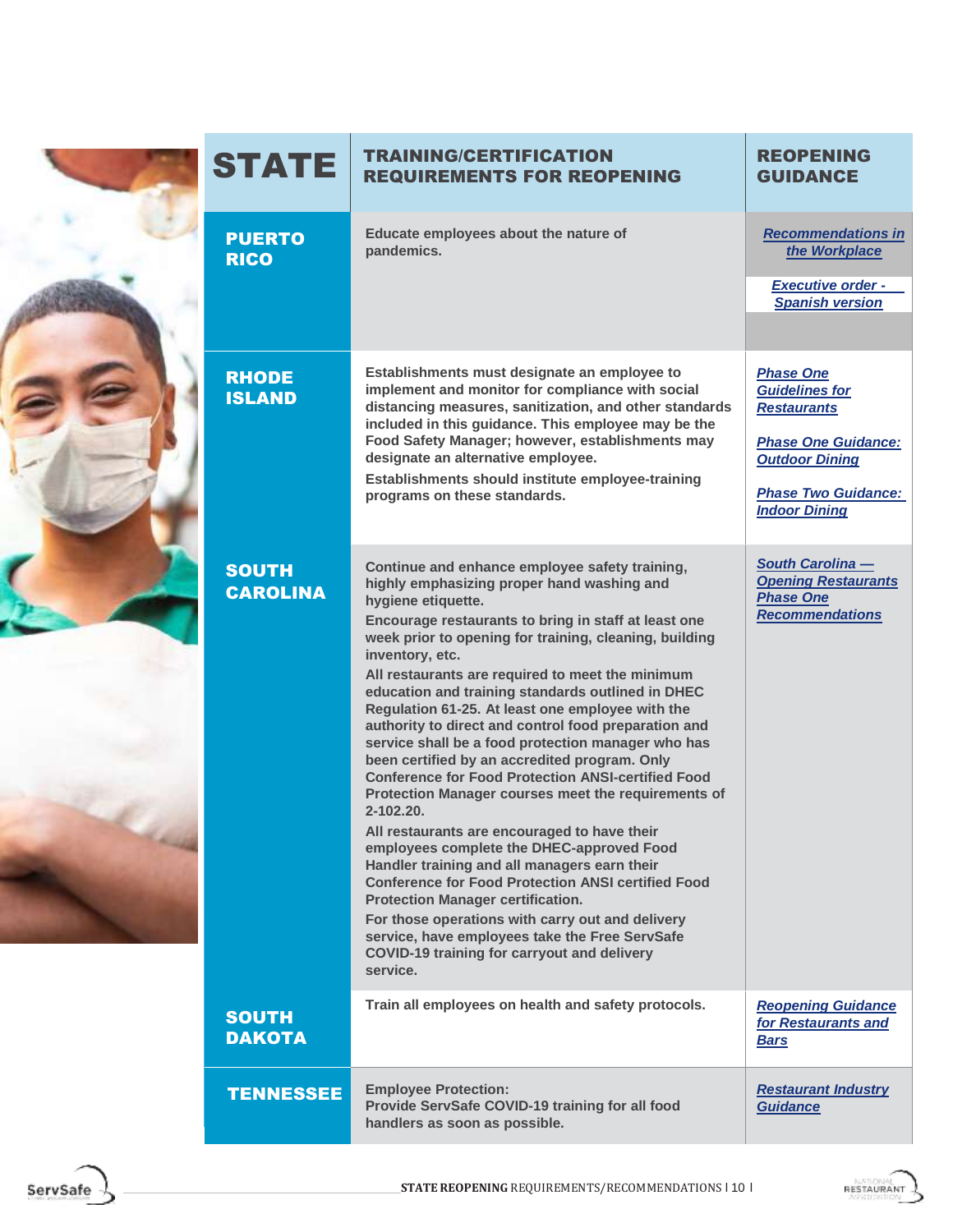

| <b>STATE</b>                   | <b>TRAINING/CERTIFICATION</b><br><b>REQUIREMENTS FOR REOPENING</b>                                                                                                                                                                                | <b>REOPENING</b><br><b>GUIDANCE</b>                                                                                              |
|--------------------------------|---------------------------------------------------------------------------------------------------------------------------------------------------------------------------------------------------------------------------------------------------|----------------------------------------------------------------------------------------------------------------------------------|
| <b>TEXAS</b>                   | Train all employees and contractors on<br>appropriate cleaning and disinfection, hand<br>hygiene, and respiratory etiquette.                                                                                                                      | <b>Protocols for</b><br><b>Restaurants</b><br><b>Checklist for</b><br><b>Restaurants</b>                                         |
| <b>UTAH</b>                    | Train managers/leadership to spot symptoms of<br>COVID-19 and to be clear on relevant protocols.                                                                                                                                                  | <b>Phased Guidelines</b><br>for the General<br><b>Public and</b><br><b>Businesses</b>                                            |
| <b>VERMONT</b>                 | The Work Smart and Stay Safe initiative requires<br>businesses that closed for 7 days or more to<br>adopt or create a sector-specific reopening and<br>training plan before reopening.                                                            | <b>Bars, Restaurants</b><br>and Food Service                                                                                     |
| <b>VIRGINIA</b>                | Provide best hygiene practices to employees on<br>a regular basis, including washing hands often<br>with soap and water for at least 20 seconds and<br>practicing respiratory etiquette protocols. A<br>CDC training video is available here.     | <b>Guidelines for all</b><br><b>Business Sectors</b><br><b>Phase Two</b><br><b>Guidelines for all</b><br><b>Business Sectors</b> |
| <b>WASHINGTON</b>              | <b>Requirements for All Employers: Educate</b><br>employees about COVID-19 in a language they<br>best understand. The education should include<br>the signs, symptoms and risk factors associated<br>with COVID-19 and how to prevent its spread. | <b>Restaurant/Tavern</b><br><b>Reopening COVID-</b><br><b>19 Requirements</b>                                                    |
| <b>WEST</b><br><b>VIRGINIA</b> | Train all employees on the importance and<br>expectation of increased frequency of hand<br>washing and the use of hand sanitizers with at<br>least 60% alcohol; provide clear instruction to<br>avoid touching hands to face.                     | <b>West Virginia Guide</b><br>to Safely Opening<br><b>Restaurants and</b><br><b>Bars</b>                                         |



ServSafe